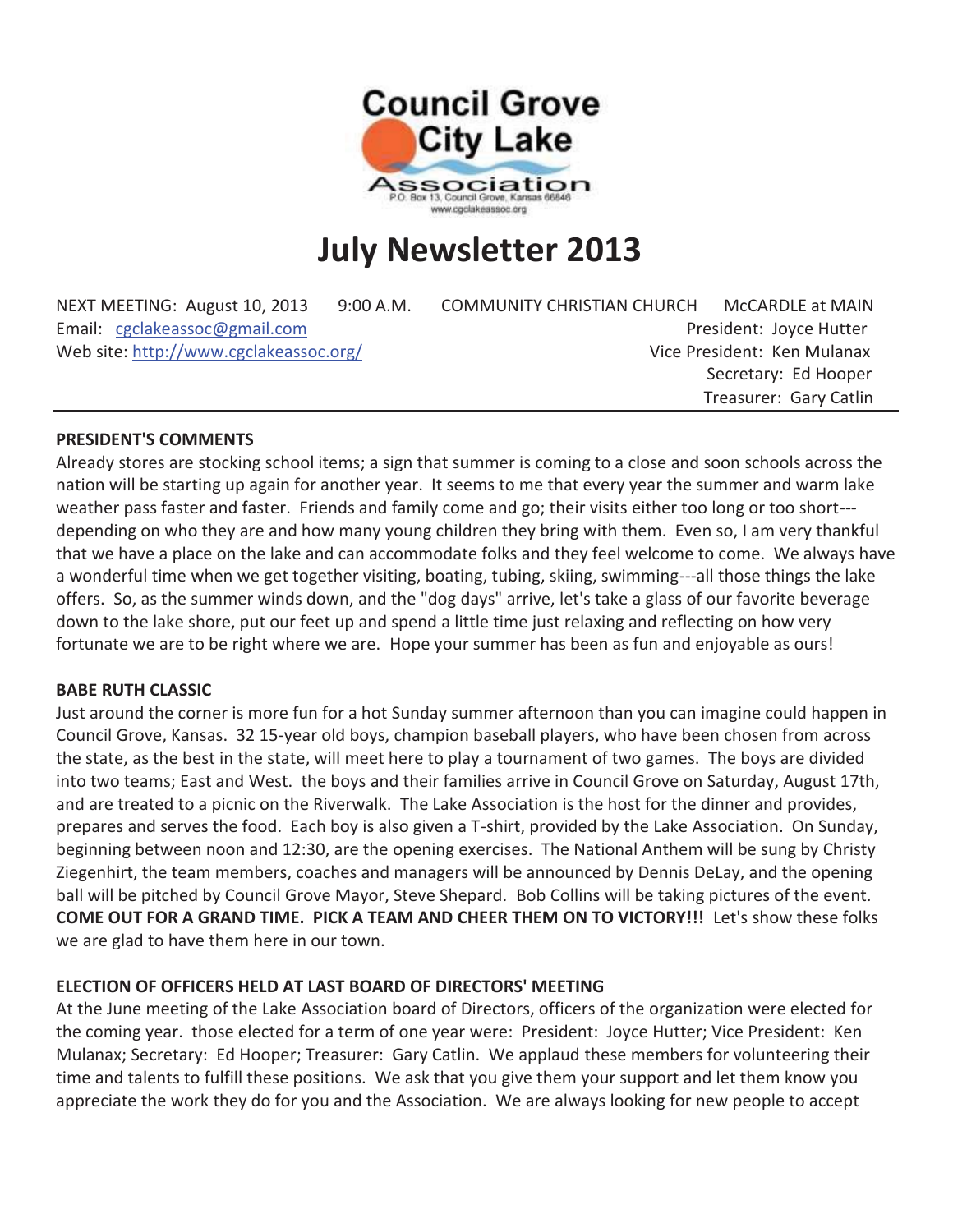leadership roles. If you are interested in becoming more active in the Lake Association, please let a member of the Board know. We need **you** and definitely have a place for you.

# **CGCLA ANNUAL GOLF TOURNAMENT**

The Council Grove City Lake Association 4th Annual Charity Golf Tournament was held at the Council Grove country Club on Saturday, May 11, 2013. A total of 42 golfers played in the 2-man scramble tournament.

The weather cooperated this year and a great time was had by all who played, as well as those who attended the post-tournament awards ceremony and raffle. 1st place winners were Gunnar Kickhaefer and Brooks Beeton. 2nd place went to Cody Catlin and Matt Lawrenz and 3rd place went to Tim Tyner and John Hower.

The BIG winner was the USD 417 Educational Enhancement Fund with a total donation from the tournament sponsors, participants and guests of \$4006.32 Special "THANKS" to all the sponsors for their generous support, to all those who bought raffle tickets, the volunteers and players. Without the generous support of each of you, this charity event could not be a success.

**Mark your calendar for this event next year. The day is May 10, 2014, for the 5th Annual Charity Golf Tournament.** 

# **INDEPENDENCE DAY CELEBRATION**

Creativity and Ingenuity were the words of the day for the Regatta and Shore Front decorating contests this year. Although the turnout was light because many folks couldn't get their boats in the water due to the low water level and a storm threatening just as the Regatta was beginning, those who did participate showed they had put forth great effort to create unique and individualized entries for the contests. We appreciate their efforts and their spirit. We also want to thank Renee' Roths for organizing the affair this year. She has volunteered to chair this function again next year and already has new ideas to make the contests more challenging and exciting. Perhaps next year will be the year we have 40 boats in the Regatta!!! THINK BIG!!! Pictures of the 1st Place winners are attached. Complete slide shows of both contests will be on the web site soon.

## **REGATTA WINNERS**



# **1ST PLACE Winter Family (2 boats)**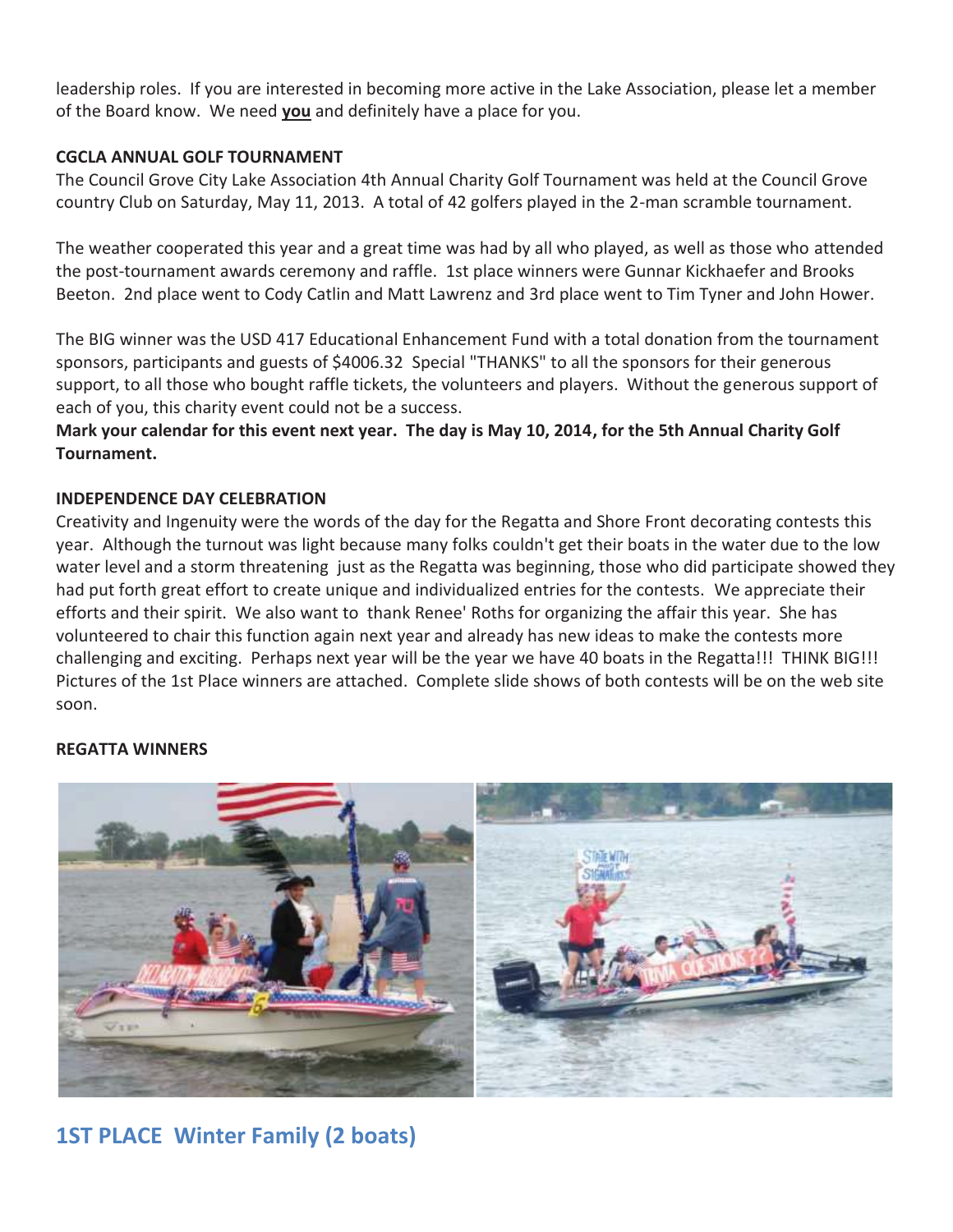

# **2nd Place Ziegler Family 19 and 2rd Place Dall Family**

# **LAKE FRONT DECORATING WINNERS**



**1ST PLACE FORKER FAMILY**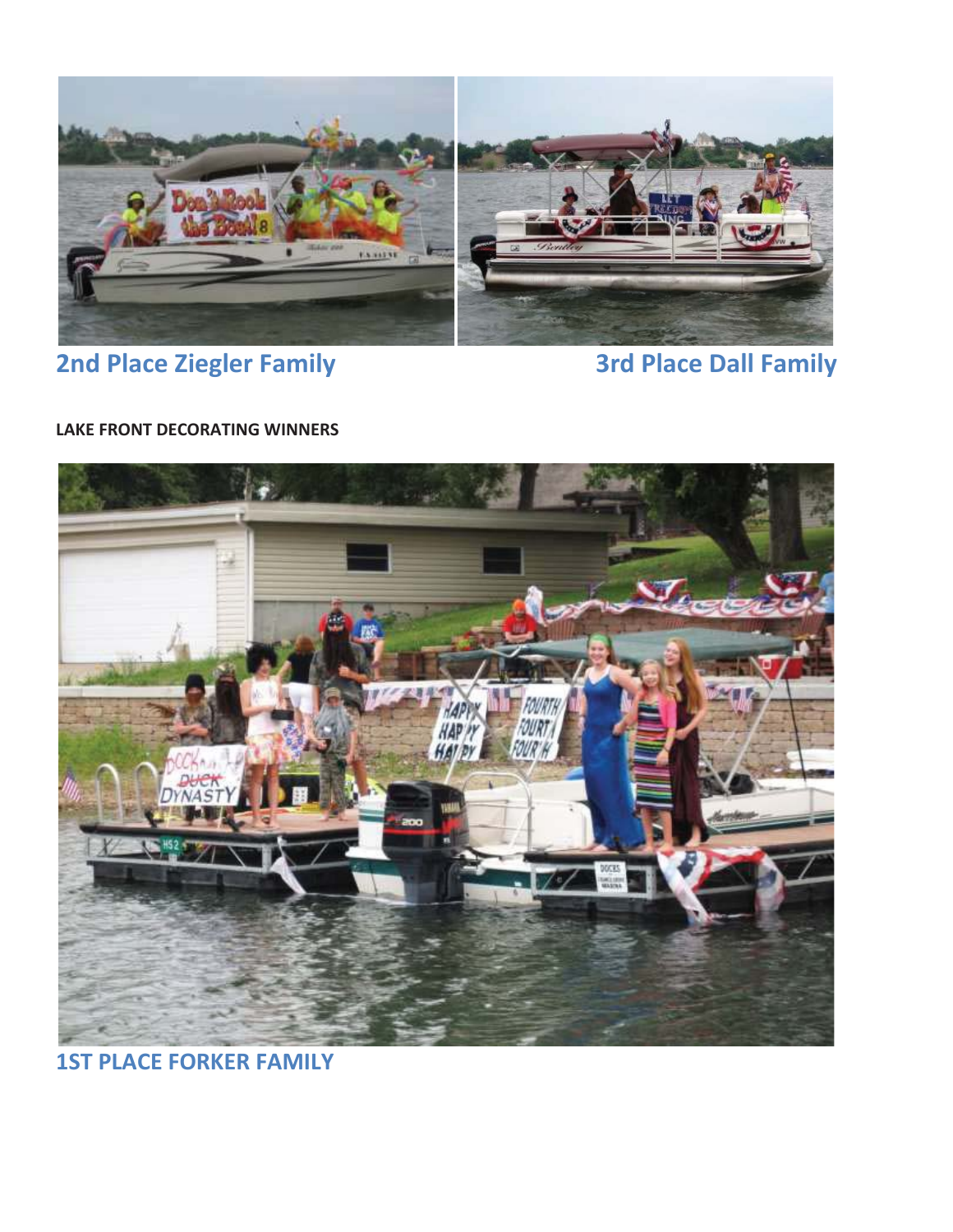

**2ND PLACE KEN and DOT McCABE 3rd PLACE SHENK FAMILY** 

## **NEW LAKE APPAREL FOR 2013**

New colors are here for the new season. Exciting and bright, the new colora for this year are sapphire and paprika. Karen Waring and her committee have done considerable work to bring us something above the ordinary range of colors. You may purchase the lake shirts at the Council Grove marina and Saturday Morning Boutique. Please patronize these merchants and thank them for tis support of the Lake Community. You may also purchase, or make special orders with Karen at 120 Watersedge Loop (C-1), 620 767 5939, or email her at fishinbuddies@gmail.com.









Paprika

Sapphire

Zip Hoodie, Ash grey

**Pullover Hoodie Antique Sapphire**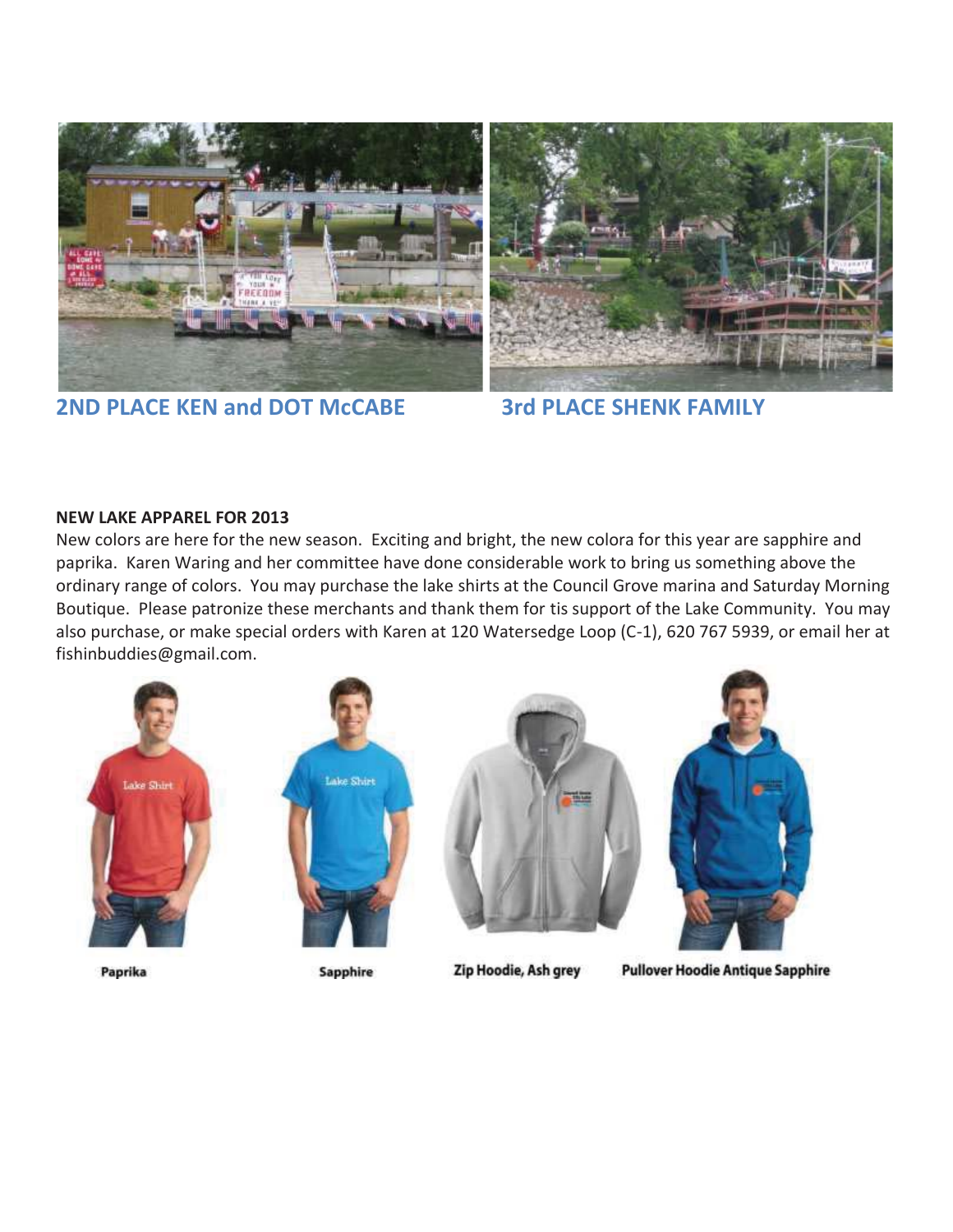

**Mens Polo** 

Ladies Polo



Sizes in both styles XS to 4XL Colors in both styles: white, gold, orange, Texas orange, red, kelly, forest green, blueberry, royal, navy, purple, maroon, steel, black

Mens only: sandstone, dark green Ladies only: pink

T-Shirts \$12.00 Golf/polo Shirts \$30.00 (shown in K-State purple) Zip Hoodie @42.50 Pull-over Hoodie (with embroidered emblem) \$35.00 Pull-over Hoodie (with large print on front) \$35.00 More information is available at the Association web site: http://www.cgclakeassoc.org/includes/PDF/apparel2013.pdf.

# **CALENDAR OF EVENTS**

August 17-18---Babe Ruth Classic---We still need volunteers. Please call 620 767 2726 if you can help. September 2---Labor Day September 28---Lake Association Steak Fry

# **ELECTRICAL/WATER SAFETY PROGRAM**

Due to technical difficulties, we were unable to have the electrical/water safety program as scheduled after the July general membership meeting. This program is extremely important to all of us who have a place on the water. For this reason, we have rescheduled this program to be given after the August 10th meeting. Please plan to attend. Written handouts will be given to all those who attend.

# **WELL/SEPTIC MARKING**

The city building inspector has reported that approximately 100 residents are still in violation of the state requirements for marking their wells and septic systems and field lines. After allowing almost two years for residents to come into compliance, the city is now in the process of sending out violation notices to all those who are not in compliance with the requirements. If/when you receive a notice, you will need to rectify the violations and when completed, call the city for re-inspection.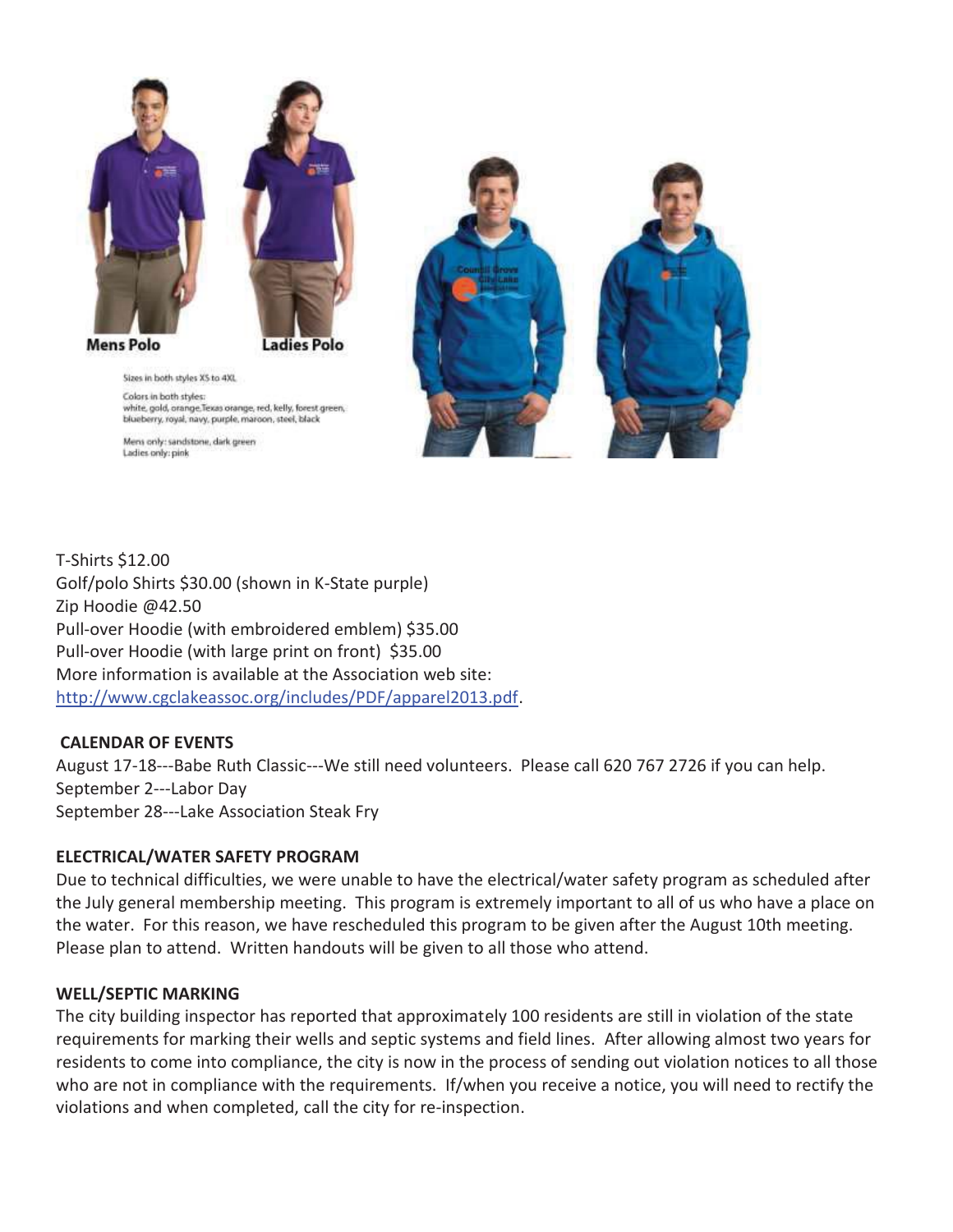#### **KANSAS B.A.S.S. NATION TOURNAMENT**

On July 28, 2013, the Kansas B.A.S.S. Nation will host the 2013 Youth 2-Man Team State Championship Tournament at the Council Grove City Lake from 7:00 a.m. to 1:00 p.m. Eight boats, each holding one twoman team will participate in the tournament. This organization strives to stimulate public awareness of bass fishing as a major sport, to promote and encourage youth fishing and love for the recreation of bass fishing and to promote sportsmanship, courtesy and boating safety at all levels. We are pleased that the organization has chosen Council Grove City Lake for this championship tournament.

#### **2013 ASSOCIATION MEMBERSHIP**

**We thank each and every one of you who has paid your annual dues to support the Lake Association.** Right now our membership stands at 79%. The Board of Directors do the best they can to represent you and the majority opinions on each issue. As with any governing body, no one completely agrees with all the decisions. However, without your support, we could not continue to be a viable voice to represent the majority of leaseholders. You may recall from the past, without the voice of the Association, the city was poised to annex the lake and you would be paying higher taxes with no additional services. Without the voice of the Association, the new lease fee was set to be \$2400.00 per year. Without the voice of the Association, the new lease was set to be for one year only. Now we have a perpetual lease with a much lower annual fee. Currently the Association is working diligently with the tax attorneys to get your lot taxes lowered. The Association is also working with the city to increase the end cap. Both of these issues have a major impact on you, the value of your investment and your life at the lake. If you have not paid your 2013 membership dues, it is not too late to do so. Your dues and donations enable the Association to continue to work on your behalf to make your life at the lake more enjoyable. Dues are only \$35.00 per year. **Please send your check, made payable to: Council Grove City Lake Association P.O. Box 13 Council Grove, KS. 66846. LEND YOUR SUPPORT**

#### **NEWSLETTER SPONSOR**

Our sponsor for this newsletter is New Century Bank. Their flyer is included with this newsletter. We appreciate their continued support of the Lake Community.